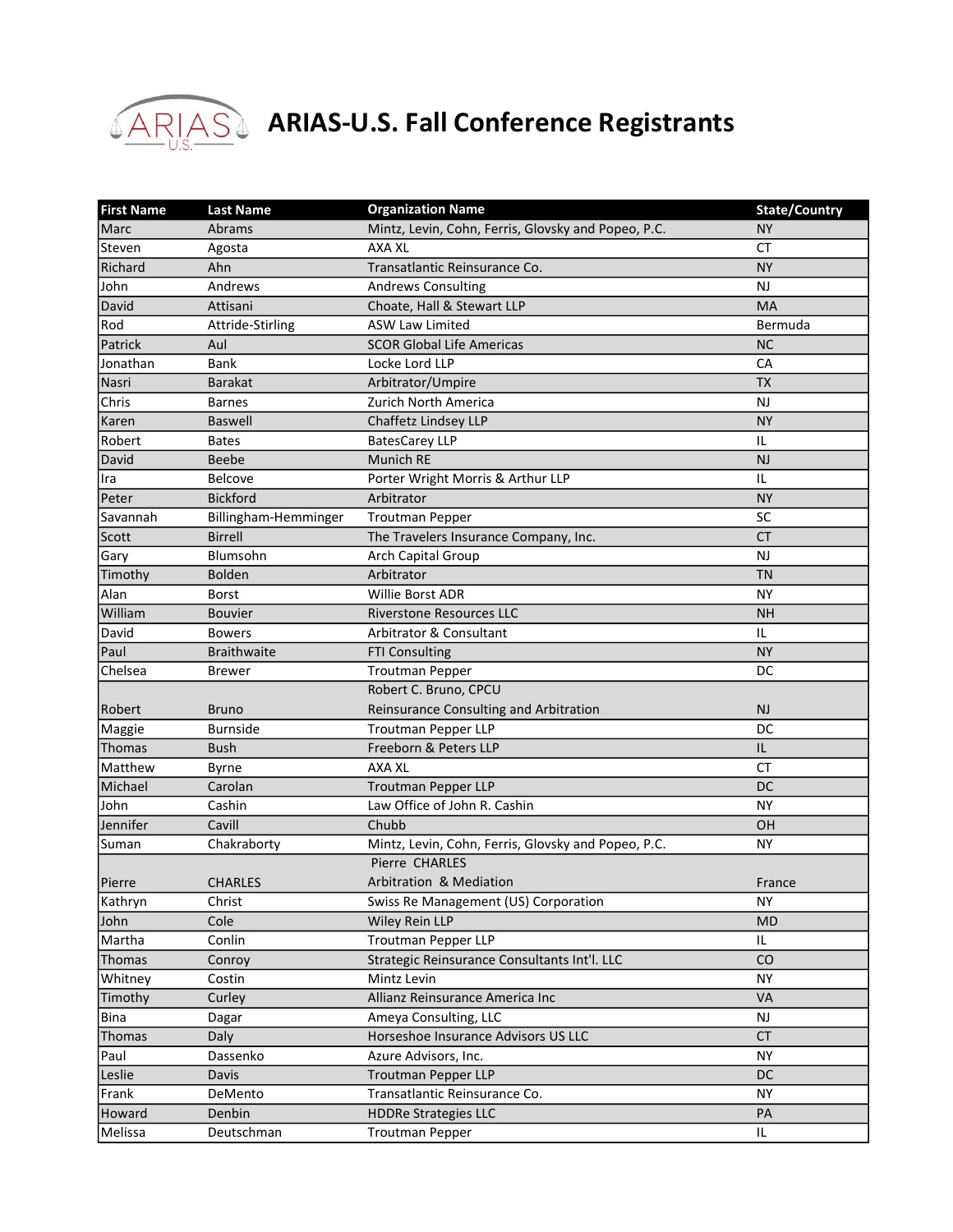| John            | Diaconis        | Bleakley Platt & Schmidt, LLP                              | <b>NY</b>      |
|-----------------|-----------------|------------------------------------------------------------|----------------|
| Gregory         | DiUbaldo        | <b>AXA XL</b>                                              | ΝY             |
| Robert          | DiUbaldo        | <b>Carlton Fields</b>                                      | <b>NY</b>      |
| G Richard       | Dodge Jr        | Dentons US LLP                                             | DC             |
| John            | Dore            | Sheridan Ridge Advisers LLC                                | IL             |
| Jane            | Downey          | Clarity Concepts, Inc.                                     | PA             |
| Krystle         | Dunn            | Swiss Re Management (US) Corporation                       | <b>MO</b>      |
| Ann             | Field           | Aon                                                        | IL             |
| James           | Fitzgerald      | Fitzgerald Legal Consult, P.C.                             | CA             |
| Daniel          | FitzMaurice     | Day Pitney LLP                                             | <b>CT</b>      |
| Thomas          | Forsyth         | Partner Reinsurance Company of the U.S.                    | <b>CT</b>      |
| Justin          | Fortescue       | White and Williams LLP                                     | PA             |
| Patricia Taylor | <b>Fox</b>      | AIG - American International Group, Inc.                   | <b>NY</b>      |
|                 |                 | <b>Richard Franklin</b>                                    |                |
| Richard         | Franklin        | RC Franklin Consulting LLC                                 | GA             |
| Michael         | Frantz          | <b>Munich RE</b>                                           | PA             |
| Lori            | Friedman        | Odyssey Reinsurance Company                                | <b>CT</b>      |
| Peter           | Gentile         | <b>ARIAS US Certified Arbitrator</b>                       | <b>FL</b>      |
| Andrea          | Giannetta       | Enstar US                                                  | R <sub>l</sub> |
| Steven          | Gilford         | <b>JAMS</b>                                                | IL             |
| James           | Gkonos          | Saul Ewing LLP                                             | PA             |
| Sarah           | Gordon          | Steptoe & Johnson LLP                                      | <b>DC</b>      |
| lawrence        | greengrass      | Larry Greengrass                                           | <b>NY</b>      |
| Lloyd           | Gura            | Mound Cotton Wollan & Greengrass                           | <b>NY</b>      |
| Mark            | Gurevitz        | MG Re Arbitrator and Mediator Services LLC                 | <b>CT</b>      |
| Eric            | Haab            | Foley & Lardner LLP                                        | IL             |
| Robert          | Hall            | <b>Hall Arbitrations</b>                                   | ME             |
| Debra           | Hall            | <b>Hall Arbitrations</b>                                   | <b>ME</b>      |
| Judy            | Harnadek        | Resolute Management                                        | <b>NJ</b>      |
| William         | Hauserman       | <b>Stones River Consulting, LLC</b>                        | <b>VT</b>      |
| Clifford        | Hendler         | Crowell & Moring LLP                                       | DC             |
| James           | Hennessey       | The Hartford Steam Boiler Inspection and Insurance Company | CT             |
| Kim             | Hogrefe         | Kim Dean Hogrefe, LLC                                      | <b>NJ</b>      |
| Philip          | Howe            | Philip M. Howe Attorney                                    | MA             |
| James           | Hughes          | Hughes Mediation & Arbitration Services, LLC               | <b>TX</b>      |
| David W         | Ichel           | X-Dispute LLC                                              | <b>FL</b>      |
| Michele         | Jacobson        | Stroock & Stroock & Lavan LLP                              | NJ             |
| Jean-Paul       | Jaillet         | Choate, Hall & Stewart LLP                                 | MA             |
| Charles         | Jones           | <b>Troutman Pepper LLP</b>                                 | DC             |
| Shermineh       | Jones           | <b>Troutman Pepper LLP</b>                                 | <b>DC</b>      |
| James           | Jorden          | Faegre Drinker Biddle LLP                                  | DC             |
| LYDIA           | <b>KAM LYEW</b> | <b>REnamics LLC</b>                                        | CA             |
| Sylvia          | Kaminsky        | Sylvia Kaminsky - Board of Directors/Arbitrator            | <b>NJ</b>      |
| Lisa            | Keenan          | <b>Odyssey Group</b>                                       | <b>CT</b>      |
| Shawn           | Kelly           | Dentons US LLP                                             | <b>NJ</b>      |
| Tom             | Kinney          | Troutman Pepper Hamilton Sanders LLP                       | <b>DC</b>      |
| Elizabeth       | Kniffen         | Zelle LLP                                                  | MN             |
| Kyley           | Knoerzer        | Clyde & Co US LLP                                          | <b>NY</b>      |
| Michael         | Knoerzer        | Clyde & Co US LLP                                          | <b>NY</b>      |
| Eric            | Kobrick         | AIG - American International Group, Inc.                   | <b>NY</b>      |
| Cynthia         | Koehler         | AIG - American International Group, Inc.                   | MA             |
| Jeanne          | Kohler          | <b>Carlton Fields</b>                                      | <b>NY</b>      |
| Michael         | Kurtis          | Transatlantic Reinsurance Co.                              | NJ             |
| Cynthia         | Lamar           | Stephenson-Lamar Law Office                                | IL             |
| Frank           | Lattal          | Lattal ADR                                                 | PA             |
|                 |                 |                                                            |                |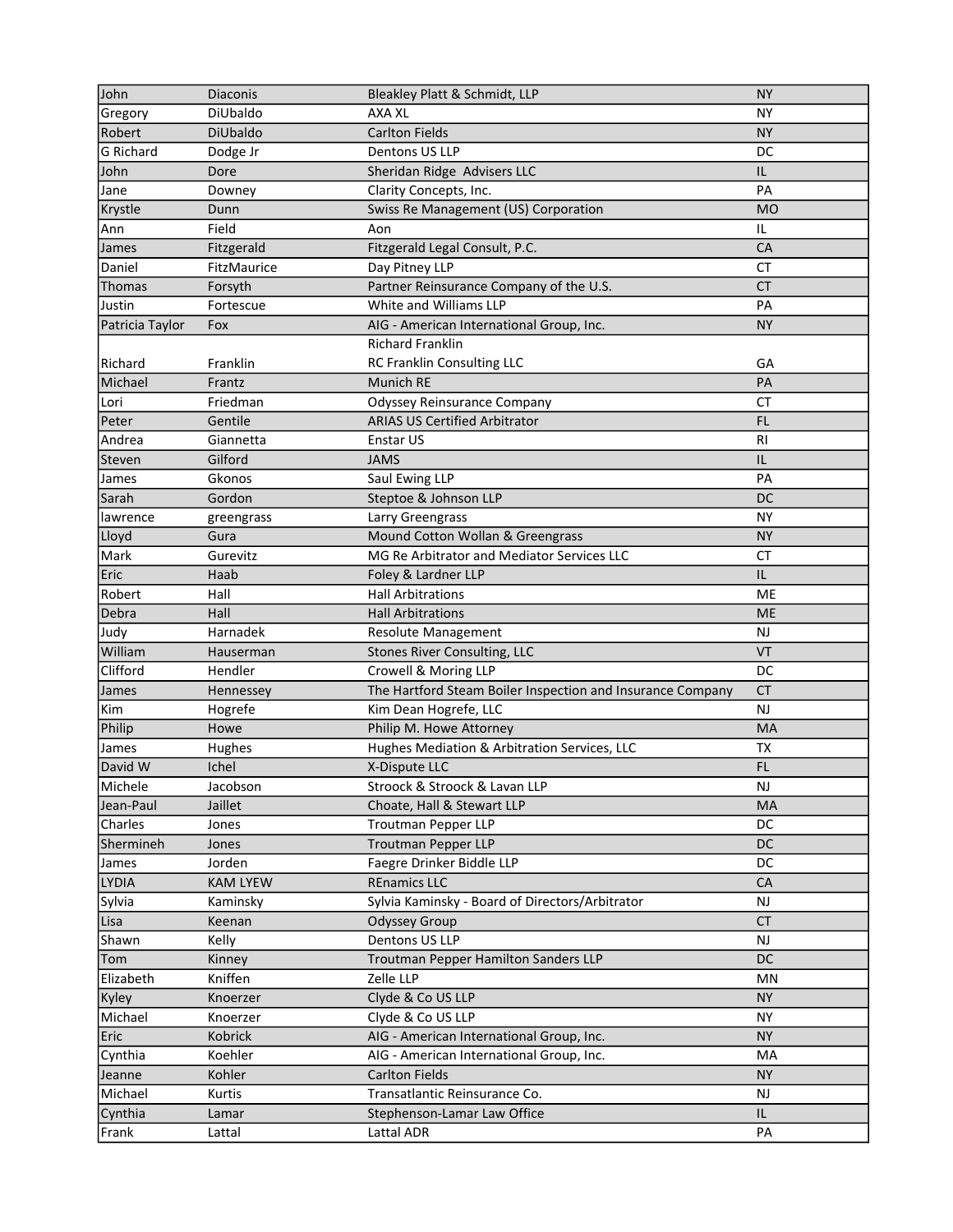| Nancy Braddock Laughlin |                 | <b>Braddock &amp; Associates</b>                      | <b>TX</b> |
|-------------------------|-----------------|-------------------------------------------------------|-----------|
| Randal                  | Leffelman       | Munich Re                                             | IL        |
| Jeffrey                 | Leonard         | Saiber LLC                                            | <b>NJ</b> |
| Beth                    | Levene          | Transatlantic Reinsurance Co.                         | <b>NY</b> |
| Mary                    | Lopatto         | <b>Williams Lopatto PLLC</b>                          | <b>DC</b> |
| Lori                    | Lovgren         | Path To Resolution LLC                                | FL.       |
| Kassem                  | Lucas           | <b>Troutman Pepper LLP</b>                            | PA        |
|                         |                 | Adams and Reese LLP                                   |           |
| Susan                   | Mack            | Director Emeritus, ARIAS-US                           | FL        |
| <b>RICHARD</b>          | <b>MANCINO</b>  | Willkie Farr & Gallagher LLP                          | <b>NY</b> |
| Jane                    | Mandigo         | Swiss Re Management (US) Corporation                  | MO        |
| Andrew                  | Maneval         | Chesham Consulting, LLC                               | <b>NH</b> |
| Jennifer                | Mangino         | Arch Reinsurance Group                                | NJ        |
| Richard                 | March           | March Resolution Services, LLC                        | <b>NJ</b> |
| Michael                 | Marick          | Skarzynski Marick & Black LLP                         | IL        |
| Fred                    | Marziano        | CIM, Inc.                                             | NJ        |
| Tina                    | Matic           | Foley & Lardner LLP                                   | WI        |
| Kimberly                | McDonnell       | Chubb/Brandywine                                      | PA        |
| Brendan                 | McQuiggan       | Chubb                                                 | PA        |
| Kyle                    | Medley          | Hinshaw & Culbertson LLP                              | <b>NY</b> |
| Andrew                  | <b>Meerkins</b> | Foley & Lardner LLP                                   | WI        |
| Mark                    | Megaw           | Umpire/Neutral                                        | <b>VA</b> |
| Ben                     | Miclette        | Miclette Actuarial Consulting Inc.                    | AE/Canada |
| Wesley                  | Mills           | Munich Re                                             | <b>NJ</b> |
| Roger                   | Moak            | ARIAS-U.S. Certified Arbitrator                       | <b>NY</b> |
| Neal                    | Moglin          | Foley & Lardner LLP                                   | IL        |
| Cecilia                 | Moss            | Chaffetz Lindsey LLP                                  | <b>NY</b> |
| Elizabeth               | <b>Mullins</b>  | Swiss Re Management (US) Corporation                  | <b>NY</b> |
| Diane                   | Nergaard        | Eriksen Enterprise, LLC                               | <b>CT</b> |
| Jacqueline              | Nixon-Smalls    | Transatlantic Reinsurance Company                     | <b>NY</b> |
| Maureen                 | O'Connor        | The Travelers Insurance Company, Inc.                 | <b>CT</b> |
| Michael                 | Olsan           | White and Williams LLP                                | PA        |
| William                 | O'Neill         | <b>Troutman Pepper LLP</b>                            | <b>MD</b> |
| Elliot                  | Orol            | <b>Church Pension Group</b>                           | <b>NY</b> |
|                         |                 |                                                       |           |
| Michael                 | Pado            | Convergence Re LLC                                    | <b>NJ</b> |
| Lawrence                | Pollack         | <b>JAMS</b>                                           | <b>NY</b> |
| Andrew                  | Poplinger       | Chaffetz Lindsey LLP                                  | NΥ.       |
| David                   | Raim            | Alabama Life Re/Raim Re LLC                           | <b>MD</b> |
| Erik                    | Rasmussen       | Rasmussen Advisory Services                           | MN        |
| Krystal                 | Riebesell       | Saiber LLC                                            | <b>NJ</b> |
| Debra                   | Roberts         | Debra Roberts & Associates, Inc.                      | <b>TX</b> |
| Stephen                 | Rogers          | Stephen M Rogers LLC                                  | <b>CT</b> |
| Eve                     | Rosen           | Certified Arbitrator                                  | FL.       |
| Jonathan                | Rosen           | Arbitration, Mediation and Expert Witness Services    | <b>NY</b> |
| Steven                  | Rosenstein      | AIG - American International Group, Inc.              | <b>NY</b> |
| Linsey                  | Routledge       | RenaissanceRe                                         | <b>NY</b> |
| Jeffrey                 | Rubin           | <b>Odyssey Reinsurance Company</b>                    | <b>CT</b> |
| Daryn                   | Rush            | White and Williams LLP                                | PA        |
| Christine               | Russell         | Brandywine Group of Insurance & Reinsurance Companies | PA        |
| David                   | Satine          | Saiber LLC                                            | NJ        |
| Joseph                  | Schiavone       | Saiber LLC                                            | NJ        |
| LARRY                   | <b>SCHIFFER</b> | Schiffer Law & Consulting                             | <b>NY</b> |
| Dan                     | Schmidt, IV     | Dispute Resolution Services Int'l.                    | AZ        |
| Stacey                  | Schwartz        | Swiss Re Management (US) Corporation                  | <b>NY</b> |
| Steven                  | Schwartz        | Chaffetz Lindsey LLP                                  | NY.       |